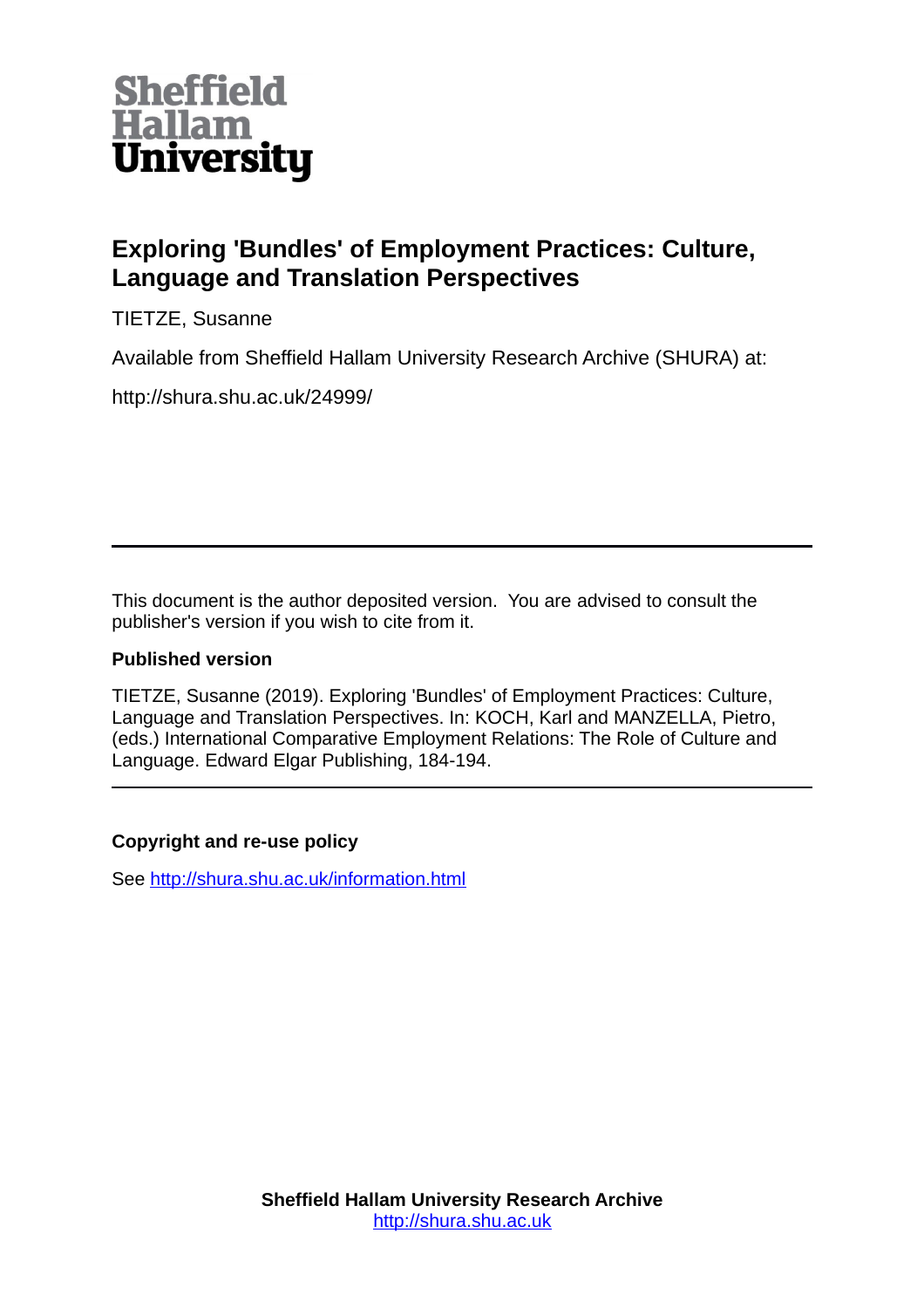<fresh page>

# <cn>9.<en><ct>Exploring 'Bundles' of Employment Practices: Culture, Language and Translation Perspectives **<au>Susanne Tietze**

The purpose of this edited book is to provide deep explanations and analysis of international comparative employee relations as they have been subject to enormous changes in a global epoch. While there is 'increased integration between countries' (see Chapter 1 in this volume) which is driven primarily by the liberalization of international trade, there are also crosscountry variations of employee relations, which continue to exist. The existence of such different forces for either integration or for continued variation and difference makes for a dynamic and multifaceted field of inquiry. Brewster in Chapter 2 predicts a radically changed world of employment relations; a world which contemporary academics would find difficult to explore, capture, describe and analyse as it lacks the terminology to investigate crucial issues of work, for example in global value chains which fall outside the traditional (conceptual) territory of employment relations research. Likewise work gets 'moved around the world, and as it get done by "the machines", employee relations will become a restrictive terminology' (Chapter 2: xxx). Such considerations raise the question of what the future may bring in terms of useful approaches and ways of thinking about such radical and deepreaching changes and how to understand and research them.

Comparative approaches to understanding ER are mainly based on national differences and develop awareness about how different systems of ER operate; however, they may not provide the depth of insights required to understand the intricacies of how and why employee relations change at micro levels of practice, nor are they able to capture the nuances of interactions that result at localities where such changes become enacted.

#### <a>CULTURAL APPROACHES

In the past comparative cultural approaches, that is, etic approaches, looked at variances and co-variances of variables between (national) cultures, enabling some 'law-like' principles governing large numbers of people. Its main assumption is that there is something to compare as there must be similarities between (national) cultures and these are expressed as 'cultural dimensions'. Once these are established they provide a measurement tool to compare the relative importance of national cultural traits and their respective constellations. The most famous example is perhaps the school of thought initiated by Geert Hofstede (1980), where cultural dimensions are used to explain similarities and differences between different national systems. In this way of thinking, employee relations are part of national systems and subject to the same cultural difference and similarities as other institutional systems. In Chapters 7 and 8 it is shown how strong individualist (US) and strong collectivist (Nigeria) societal cultures both impact and reflect the constitution, laws and processes of employee relations and employee participation in them. Opute in Chapter 8 shows that employees in Nigeria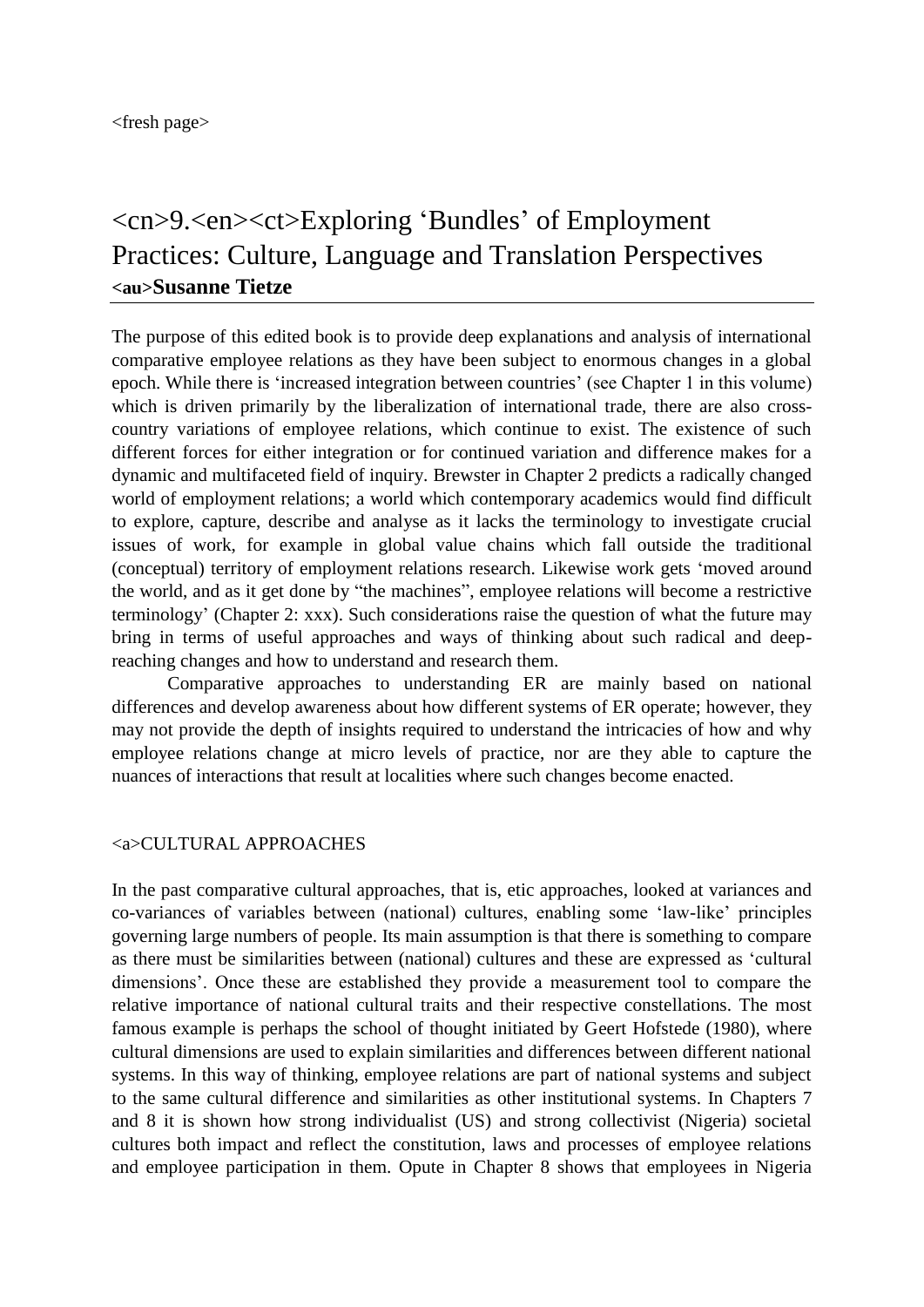have a strong collectivist orientation, which means that they are not always searching for freedom of association, but for recognition of their role not just as employees, but as having minds and hearts – one could say a quite 'holistic orientation' to how they wish to be viewed and treated. Yet, in Chapter 4 located in China and its different traditions of understanding and framing employee relations, employee relations and general workplace relations demonstrate that applying a label such as 'collectivist orientation' does not reach all possible interpretations and practices that can be associated with a collectivist mindset. Indeed, Chapter 4 serves as a good example where the semantic distance between meanings deriving from other localities and traditions is far removed from Chinese meanings, traditions and practices. Thus many Chinese words are left visible (i.e. untranslated) as there is simply not 'sufficiently good' equivalent expression in English to express the particular origin and meanings of the Chinese words and practices. In sum, the application of the cultural dimensions individualist and collectivist orientation are useful, but only if discussed in contexts rather than treated as 'absolute measurements'. Thus, what having a collectivist orientation means is contingent on a host of other influences, history and socio-political contexts being some of them. It could be argued that the dynamics and influences that shape enacted relationships situated in specific contexts would be better understood by embracing an emic approach. This means an approach focusing on the unique constellations at specific micro-settings, which shape ER workplace practices.

The comparative approach is a useful starting point, though it could be argued that it does not capture the dynamic nature of how contexts, agents, ideas and systems interact in multifaceted ways. In order to understand such dynamics, it is possible to turn to language and translation as phenomena as well as concepts to parse in particular the micro processes through which change unfolds. While the influence of national culture is by now an established and accepted aspect of international comparative research, there are two further approaches which could usefully be incorporated into a research agenda for the future. These are 'languages' and 'translation'. I provide now a brief overview about their reception by different academic communities, which are engaging with international research in a global world.

#### <a>LANGUAGES AND TRANSLATION

Languages (as in the English language, the Italian language etc.) have been discovered as an interesting phenomenon within international business and management research, where situations and developments in 'typical' international business contexts such as cross-border mergers and acquisitions were investigated from a languages perspective. Conceptually, these researchers in this field decoupled language from culture (Brannen et al., 2014) and focused on the use of language in situated contexts. Here, it was shown, for example, that language diversity and how it is managed impacts strongly not only on the flow of communications and the sharing of knowledge, but equally on the exercise of control and coordination in particular in multinational corporations (Marschan-Piekkari et al., 1999), on the enactment of HRM functions (Marschan-Piekkari et al., 1999), on the group coherence and trust relationships in dispersed global teams (Hinds et al., 2014; Tenzer et al., 2014) and on contemporary identity constructions in different sections of the MNC (Vaara et al., 2005), which included the evocation of past political–historical relationships. For this school of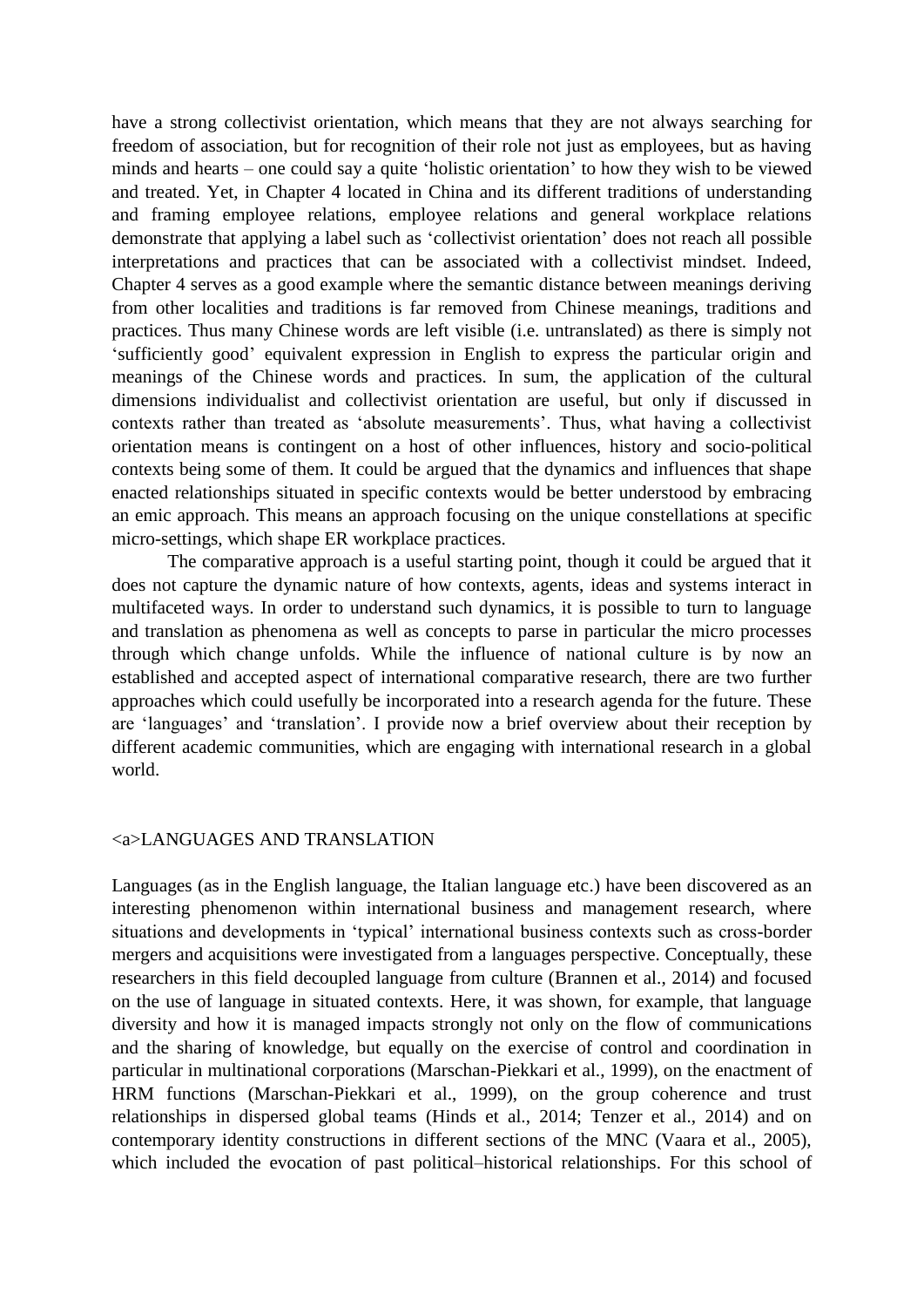inquiry, a focus on language and language diversity also included a critical engagement with the role of English as a lingua franca of management knowledge (Steyaert and Janssens, 2013; Tietze, 2018) and its limitations to express knowledge and meaning that is coded in different language systems. In this regard, this group of scholars has made the English language itself subject to its enquiry. As quoted in the introductory chapter: '… linguistic standardisation due to the universal use of English is not always matched by a similarity of structure and functions' (Tiraboschi, 2003: 192). Chapter 4 is a prime example of this statement as cultural heritage, communist ideologies and the influx of ideas and practices from market economies contribute to a multifaceted understanding and practice of industrial relations. To understand such a multitude of different labels and practices is described by Xi as a 'quite complicated thing'. A complication which led him to choose a strategy of foreignization, that is, leaving visible 'difference' in the form of Chinese words as a means to document the existence of difference in employee and industrial relations concepts and regimes.

The term 'translation' became more widely spread within organizational research in the 1990s with a significant contribution being made by Scandinavian institutional scholars (Boxenbaum and Strandgaard Pedersen, 2009; Czarniawska and Joerges, 1996; Czarniawska and Sevón, 1996, 2005; Sahlin-Andersson and Engwall, 2002). The notion of translation which has been adopted captures processes of change and transformation. Boxenbaum and Strandgaard Pedersen (2009: 190-1) state that translation refers to the 'modification that a practice or an idea undergoes when it is implemented in a new organizational context'. Thus, a translation lens could be used to understand how and why ideas and practices change when they are adopted in a local context. This adoption is done by local actors, who remain embedded in the local context, its systems, traditions and values, and frequently these agents are assumed to be managers, though they could equally be trade union officials, workplace representatives or members of the local workforce. Yet, the role of these actors, that is, trade unionists or trade union members, is less well explored or understood (Cassell and Lee, 2016) in how they relate to new and incoming ideas and make them happen through translation. Cassell and Lee (2016) provide a longitudinal narrative analysis of the travel of a trade union idea (here: learning representative initiative) and how it required distinctive trade union translation work. Questions that this kind of approach – in contrast to a more comparative approach – can answer are: 'How do the relationships between different stakeholder groups and translators influence how the idea is edited? How do different translators negotiate the meaning and purpose of the idea? And how does the nature of these idea change through translation? (Cassell and Lee, 2016: 3). In other words, adopting this metaphorical approach to translation unearths the nature of a dynamic process that is relational and changes the very idea (or practice) itself.

It is interesting to note that Whittall and Trinczek, in leaning on Streeck and Thelen (2005) in Chapter 6 describe the German work council as a 'regime', which is governed by rules that are locally enacted as the history of a plant creates 'an internal understanding of what is acceptable behavior ... and interaction norms'. The notion of the work councils as regime is built, amongst other, ,on the existence of conflict, as members of institutions fill such bodies with life. This take on work councils as regimes of organically evolving local practices is as much an outcome of historical factors as of local enactments. Thus, a conceptual take on comparative employee relations based on regimes of 'practice' is advocated as a means to un-lock the complexities of work council's operations and to move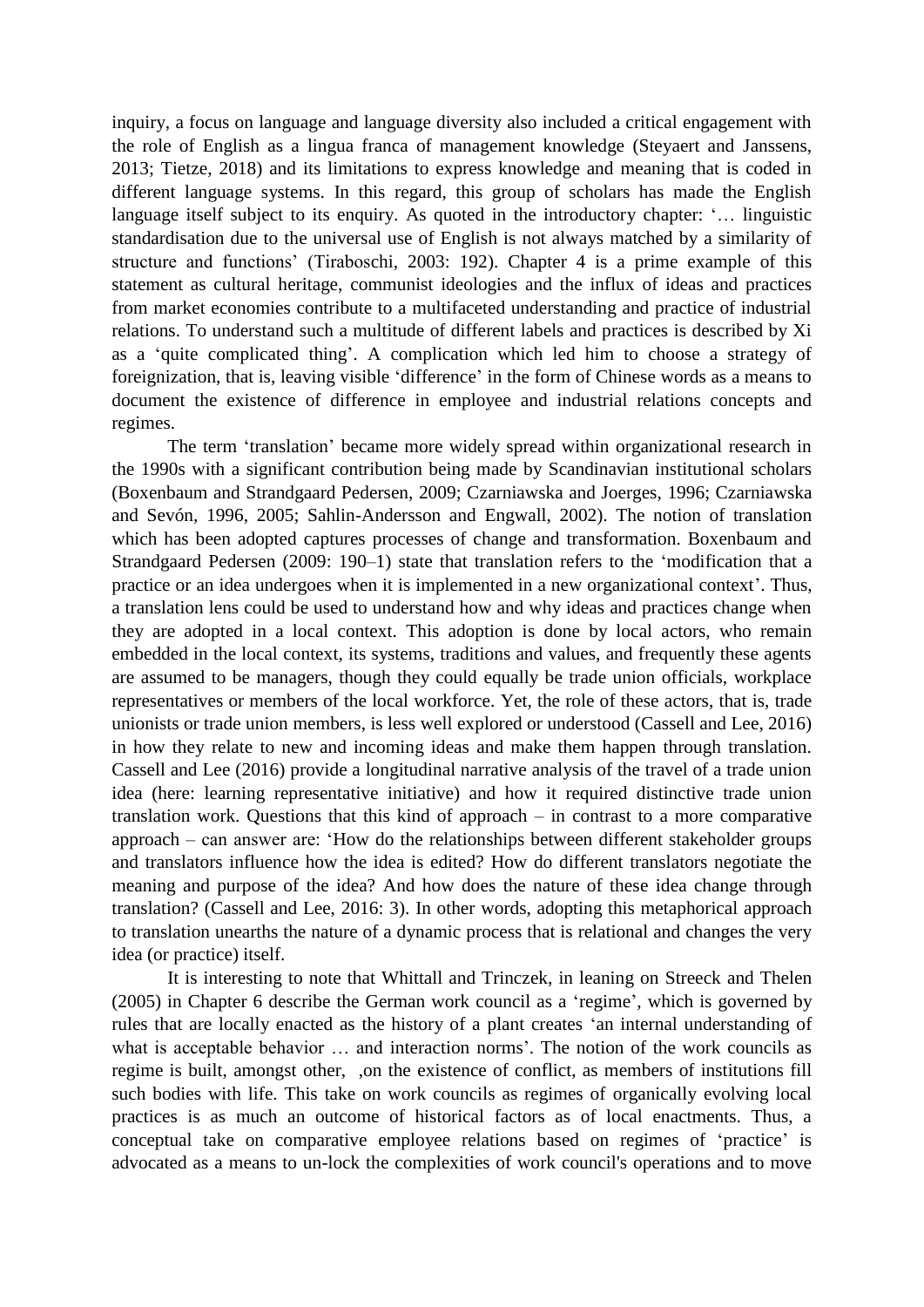beyond mere description. As an intriguing point Whittall and Trinczek state that the leading works using and developing this particular conceptual take have been published in German and have not been translated into English. A clear case, where translation is needed in order to share knowledge more effectively.

There are two take-aways from this chapter and these observations: in order to research bundles of practices, it is necessary to focus investigative effort on the micro processes at organizational and institutional levels. Once particular practices have been identified and vocabulary to describe them has been coined, it becomes possible to 'compare' then with either comparative elements of the same study or with available other sources and their findings.

The approach used in by Cassell and Lee is quite similar to the approach advocated by Scandinavian Institutional scholars, as they are too concerned with exploring what happens when a 'practice' (or a regime of practices) begins to travel around the globe, rather than adopting a comparative approach. It is reasonable to assume, that such travel of ideas and practices needs to entail considerations of interlingual translation – as if it does not happen, knowledge is not shared. The employed definition of translation as a descriptor for change does not engage with the linguistic character of translation from a source text/context to a target text/context; that is, it uses translation in a metaphorical sense, rather than an interlingual one. It has been argued and shown that interlingual translation is, in particular in contexts of incoming change, a useful focus for research projects as acceptance, resistance and adoption of the incoming new idea/practice can be traced through focusing on the interlingual translation work undertaken by local agents. For example, a recent study by Ciuk, James and Sliwa (2018) focuses on the interlingual translation work of a group of managers in the context of an incoming idea/practice (from US Headquarters) to a Polish subsidiary, where the new change programme needs to be literally and metaphorically translated. They show that struggles, exchanges, meaning-making and discussion over how to translate particular words and texts from US English into Polish is a situated, political–historical micro practice, through which cultural adoption and domestication is achieved. Thus, they take interlingual translation as their conceptual point of departure to generate insight into the micro negotiations.

Likewise, investigations into the change and reception of ideas from international employee relations could equally be investigated through a language and translation lens. An example provided in Chapter 3 relates to Hyman (2005) and that translating *shop steward* (a union representative appointed by members in the workplace) into French is complicated as no equivalent exits in how employee relations are practiced in France. Similarly, in Chapter 3 it was also discussed how three employee participation models and their respective vocabulary and technical terms, reveals complex historical genesis, reflection of socialpolitical differences, and an underlying deeper significance for each of the three countries (Germany, UK, USA). It was also demonstrated how legal changes (the example given was *gangmaster* and the Italian *caporali*) make a difference in how a role and practices are either embedded in the law or remain illegal – pointing to a potential for misunderstandings and irritations if such difference in meaning becomes hidden in the translation process. Manzella (Chapter 5 in this volume) offers a detailed analysis of the genesis and use of the words *gangmaster* (English) and *caporali* (Italian); he provides the historical background how these terms came to be interpreted in different ways and are now either considered to be illegal activity, punishable by law in Italy or have become integrated into the legal structures as in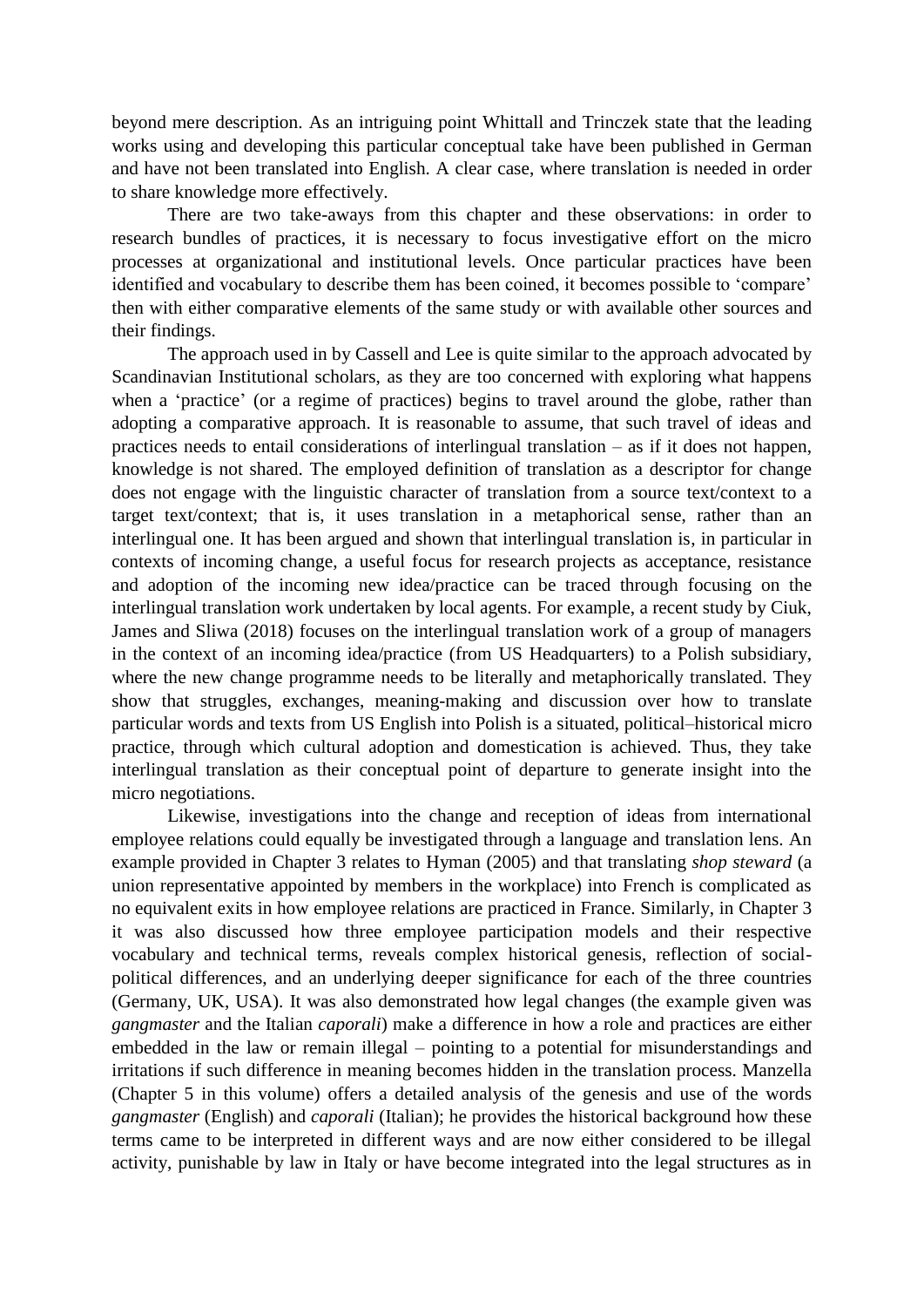the UK. By leaving translation decisions of these two terms visible in the text, he follows what is called a 'foreignization strategy' of writing, whereby one leaves visible the 'foreign' aspects of one's thoughts and themes.

In the example selected by Manzella, a comparative approach between the different meanings of the terms *gangmaster* and *caporali* works well as it enables this author to reveal the historical dimensions of how these terms were integrated into different legal systems; which in turn could lead to misinterpretations as *gangmaster* has become misnomer, expressing the opposite meaning to *caporali*. Thus, detailed translation work, including providing historical details as relevant to the employment practices of *gangsters*/*caporalis*, are used in this chapter to make a case for combining language/translation work to parse this employment practice and to explain where the differences in meaning and cultural connotations come from.

This is a useful approach to develop as it reveals that some key vocabulary does not translate easily from one language to another and, for example, in classrooms the reasons for this could be established and debated. Likewise, research projects relating to how workforces from these three different institutional systems enact their understanding of 'voice' when in collaborative contexts, for example, will provide additional depth in how pre-understandings are enacted and potentially re-negotiated.

## <a>CONCLUSION: FROM COMPARISON OF SYSTEMS TO THE TRAVEL OF **PRACTICES**

In a global epoch difference and similarities between ER systems have been explored from a comparative perspective. This is a useful point of departure to understand the diversity of practices, perspectives and underpinning ideologies that exist and likewise this approach enables the establishment of differences between systems and practices. However, these approaches could usefully be supplemented by a focus on the dynamics of what happens when ideas and practices travel around the globe and how localities, traditions and different meanings inform the existence of variance and differences between them. Therefore, it is advocated that a useful focus for future inquiry could be on the 'travel of bundle of ER practices', how and why they change, under whose agency and how vocabularies (in translation) are used to achieve this. Taken a dynamic, relational approach instead of a strongly comparative one, this approach enables investigations into the complexities that occur in local contexts. Translation and language work form part of interactions and relationships through which bundles of employment relational practices are understood and performed.

A useful focus of research into global employment relations could be developed by drawing more attention to the language- and translation-related aspects of practice. This has been successfully done in some chapters of this book. Such approaches, however, can only be developed if 'language' (or language diversity) is no longer taken for granted and integrated as a topic into research projects. Likewise, translation needs to be seen not as a mechanistic, automatic act, but inextricably linked to data analysis and interpretation (Xian, 2008).

In Chapter 2 some possible future scenarios and contexts are described for which the contemporary IR or ER scholarship has not yet developed the conceptual tools to engage with situations and scenarios of employment relations that escape the scholarly gaze as they fall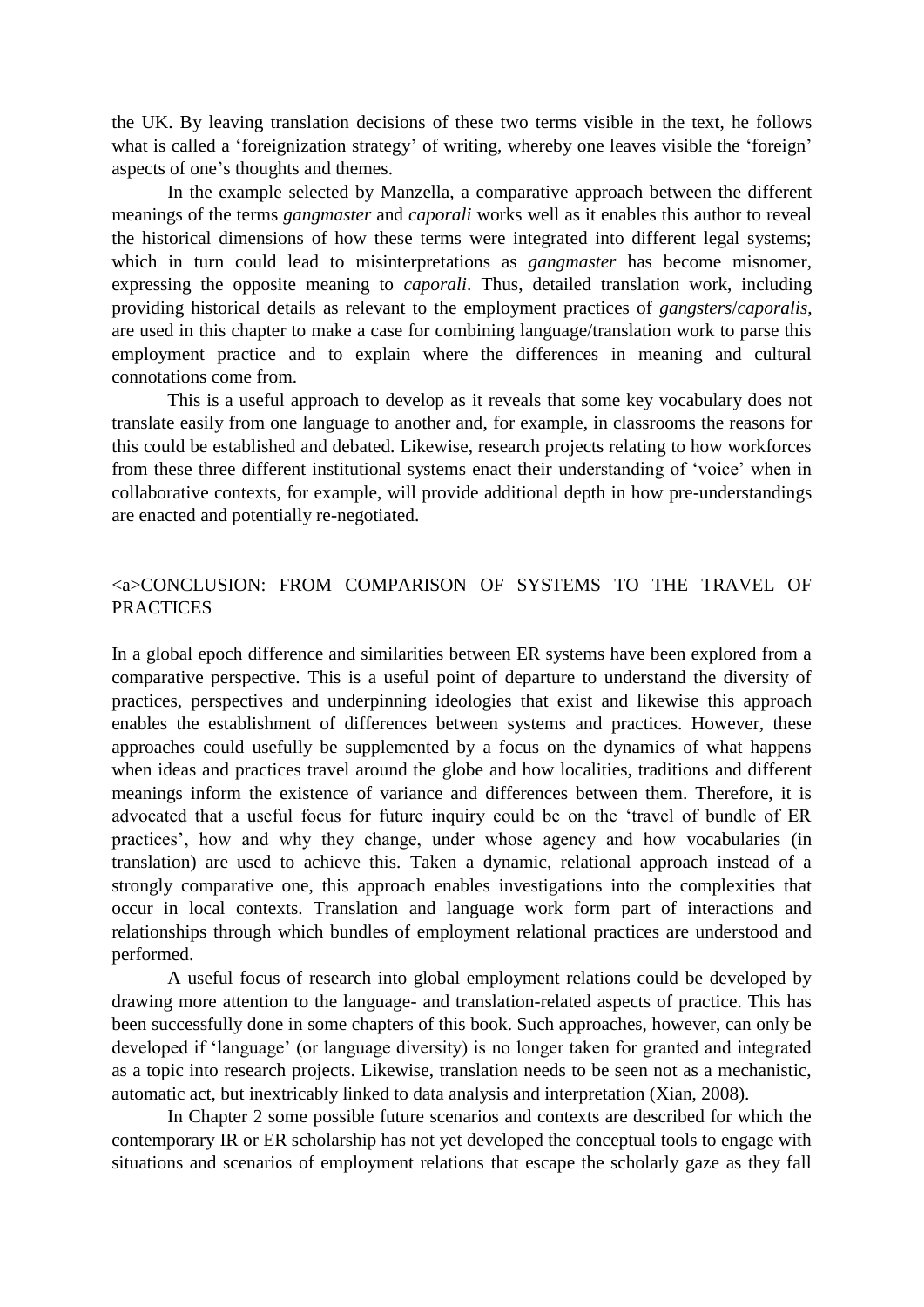outside the conceptual scope of how ER/IR scholarship frames. Brewster in Chapter 2 points out that 'Words cannot always be translated directly or exactly into other languages' and words always come with a background and meaning and have implications. One wonders, for example, how English is used by people living outside their home country, 250 million according to the United Nations in 2017, and only a small percentage is the global elite, able to access English to gain information, share knowledge and create opportunity for themselves. The majority of people will be economic migrants, or people displaced by natural disaster, climate change, political oppression or war, as Brewster points out. These people come with less 'access to English', but equipped with local languages and some equipped with the ability to translate between different worlds. Understanding what their 'bundle of practices and experiences' are remains a challenge for all social science fields.

Some academic fields, for example, accounting, international business, organization studies scholars have begun to turn to translation and language to come to terms with the multifaceted nature of practices and meanings as they are generated and change in an ongoing and interrelated dynamic. These include situations where dominant logics are challenged, for example as documented in Chapter 1, where Ryanair was forced to recognize trade unions or where Google's 'benign individualism' is disputed by staff walkouts. One wonders, how English as the language used by pilots was part of expressing active solidary across language borders and how perhaps translation was also drawn upon to achieved shared visions and goals. Here, a focus on the micro setting and understanding language and translation as situated practices is useful to understand how the tensions of globalization are enacted in sometimes surprising ways.

Some approaches provided in this book, some themes provided in this book, some observations and insights provided in this book may well be part of the process through which new conceptual impetus is achieved. For example, the deliberate choice of leaving translation visible (Chapter 3) is a 'foreignization strategy' in terms of text and knowledge production. Most of the chapters in this book are informed by this approach, rather than by 'domestication strategies' of writing whereby difference is hidden and becomes subsumed within the English language. In Chapter 3 it is stated that contemporary knowledge about the 'bundles of regimes and practices' is not yet translated and that important insights that may assist the advancement of employment and industrial relations cannot be shared.

Ironically, this points to the importance of English as a shared language of knowledge, while simultaneously evoking the notion of translation as an always precarious and incomplete project. This is so, as 'bundles of practices' are historically grounded and situated in traditions and well as experiences – all of which do not translate all that easily.

From both a pedagogic and research perspective, it could be argued that comparative approaches could include comparing specific vocabulary, for example, the word *Betriebsrat* (English: work council) and how it translates, if at all, into other languages. Students and researchers could take this exercise as a point of departure to become sensitized to differences in meaning and practice, and also where they originate from. From thereon, comparison leads to discussions and explorations of uniqueness, which fold back into shared understanding through publications and exchanges facilitated through the two main global communicative sources we have got at our disposal: English and Translation. The pressures to publish in English-speaking journals almost exclusively have set undue constraints to the generation and exchange of knowledge (Tietze, 2018), leading to erroneous assumptions of attributing the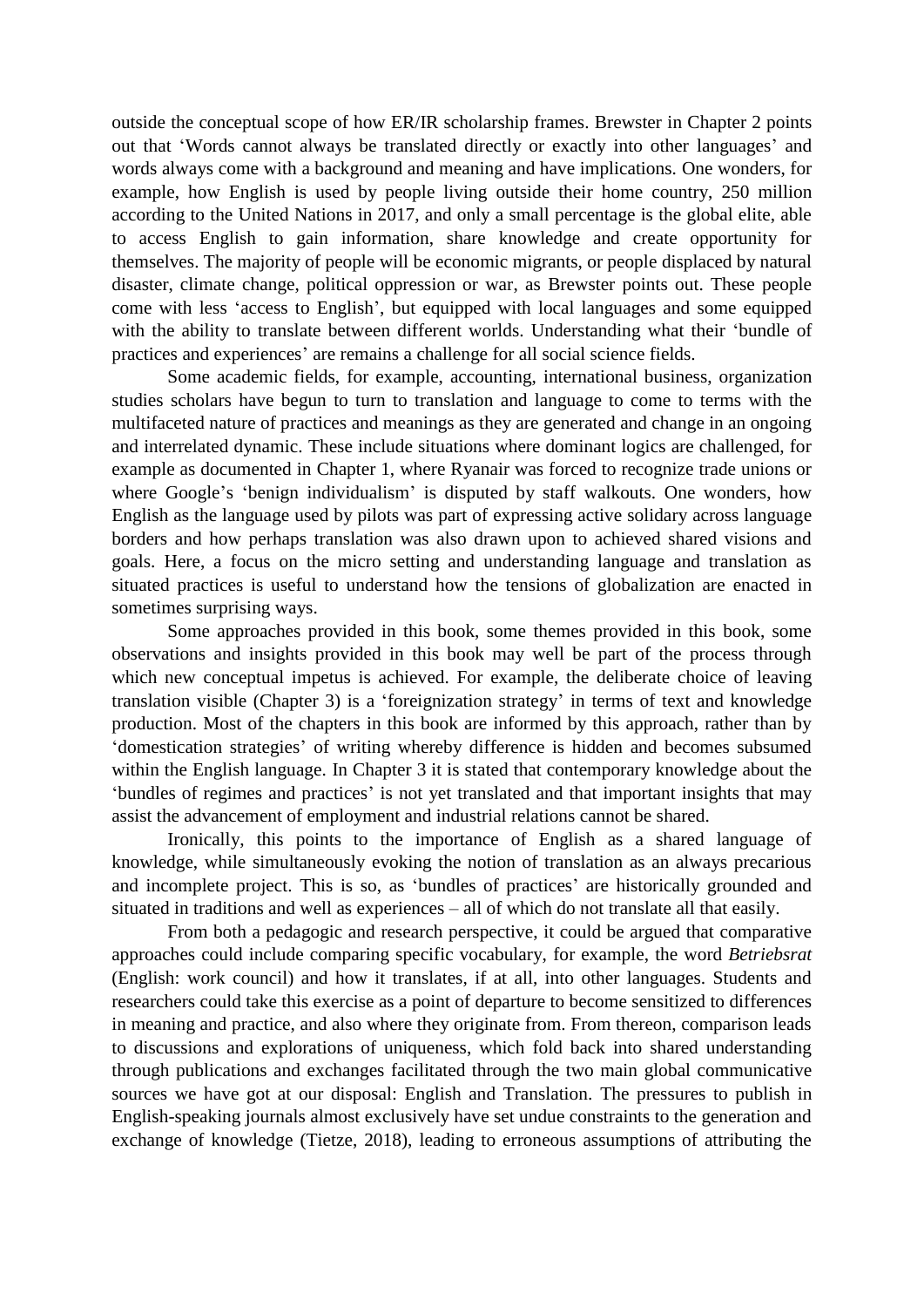English language with universal powers of expression, an assumption that is as much misguided as it is wrong (Wierzbicka, 2014).

#### <a>REFERENCES

- Boxenbaum, E. and Strandgaard Pedersen, J. (2009). Scandinavian institutionalism: a case of institutional work. In T. B. Lawrence, R. Suddaby and B. Leca (eds), *Institutional Work: Actors and Agency in Institutional Studies of Organization*. Cambridge: Cambridge University Press, 178–204.
- Brannen, M. Y., Piekkari, P. and Tietze, S. (2014).The multifaceted role of language in international business: unpacking the forms, functions and features of a critical challenge to MNC theory and performance, *Journal of International Business Studies*, 45(5), 495‒508.
- Cassell, C. and Lee, B. (2016). Understanding translation work: the evolving interpretation of a trade union idea, *Organization Studies*, 38, 1085–106.
- Ciuk, S., James, P. and Sliwa, M. (2018). Micropolitical dynamics of interlingual translation processes in an MNC subsidiary, *British Journal of Management*, doi 10.1111/1467- 8551.12323.
- Czarniawska, B. and Joerges, B. (1996). Travels of ideas. In B. Czarniawska and G. Sevón (eds), *Translating Organizational Change*. Berlin: de Gruyter, 1–17.
- Czarniawska, B. and Sevón, G. (1996). *Translating Organizational Change*. Berlin: de Gruyter.
- Czarniawska, B. and Sevón, G. (2005). *Global Ideas. How Ideas, Objects and Practices Travel in the Global Economy*. Copenhagen: Liber & Copenhagen Business School Press.
- Hinds, P. J., Neeley, T. B. and Cramton, C. D. (2014). Language as a lightning rod: power contests, emotion regulation, and subgroup dynamics in global teams, *Journal of International Business Studies*, 45(5), 536–61.
- Hofstede, G. (1980). *Culture's Consequences*. London: Sage.
- Hyman, R. (2005). Words and things: the problem of particularistic universalism, in J-C. Barbier and M. Letablier (eds), *Comparaisons internationales des politques sociales, enjeux epistemologiques et methodologiques*/*Cross-National Comparison of Social Policies: Epistemological and Methodological Issues*. Brussels: Peter Lang, 191–208.
- Marschan-Piekkari, R., Welch, D. and Welch, L. (1999). In the shadow: the impact of language on structure, power and communication in the multinational, *International Business Review*, 8, 421–40.
- Sahlin-Andersson, K. and Engwall, L. (2002). *The Expansion of Management Knowledge: Carriers, Flows and Sources*. Stanford, CA: Stanford University Press.
- Steyaert, C. and Janssens, M. (2013). Multilingual scholarship and the paradox of translation and language in management and organization studies. *Organization*, 20, 131–42.
- Streeck, W. and Thelen, K. (2005). *Beyond Continuity: Institutional Change in Advanced Political Economies*. Oxford: Oxford University Press.
- Tenzer, H., Pudelko, M. and Harzing, A.-W. (2014). The impact of language barriers on trust formation in multinational teams, *Journal of International Business Studies*, 45(5), 508–35.